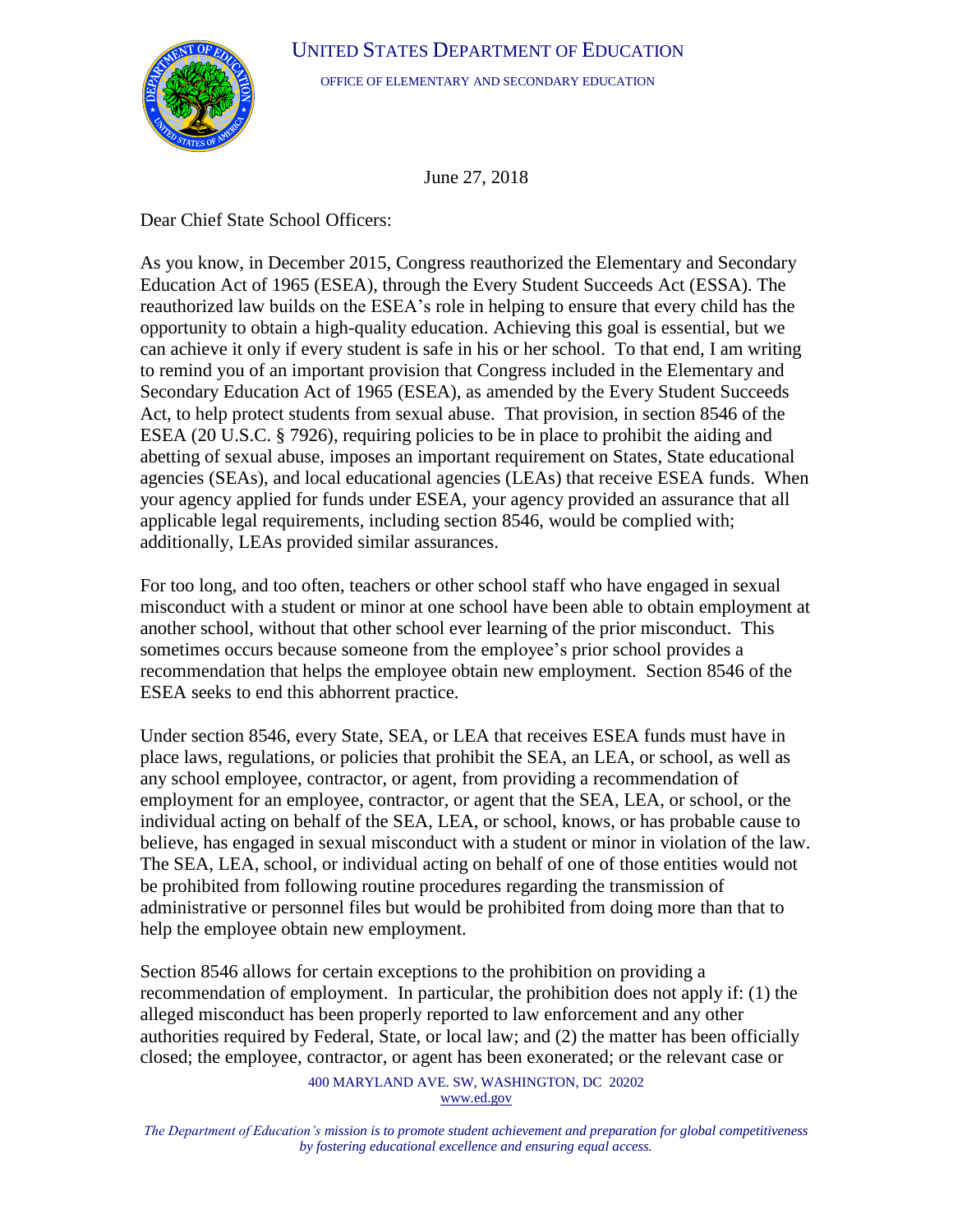investigation remains open without an indictment or other charges having been brought within four years of the date on which the information was provided to law enforcement.

Significantly, section 8546 establishes the minimum requirements that must be met by a State, SEA, or LEA that receives ESEA funds. It does not preempt or prevent a State from adopting a statute, regulation, or policy that establishes more rigorous protections to prevent an SEA, LEA, school, or individual acting on behalf of one of those entities from assisting an employee, contractor, or agent who has engaged in sexual misconduct with a minor or student in violation of the law in obtaining new employment.

The complete text of section 8546 is set forth in the enclosure to this letter.

The U.S. Department of Education (Department) is committed to ensuring State and local compliance with the requirements of section 8546. Failure to meet these requirements may result in the Department taking appropriate enforcement action. In addition, should an LEA or school receiving funds under the ESEA fail to meet these requirements, the SEA under a State-administered program has a range of other enforcement actions at its disposal with respect to noncompliance by an LEA, including placing appropriate special conditions on an LEA's Title I, Part A grant or withholding an LEA's Title I, Part A funds (*see, e.g.,* section 440 of the General Education Provisions Act (20 U.S.C. § 1232c)). In the near future, we intend to reach out to State officials to discuss how SEAs and LEAs are meeting their responsibilities under this important provision. Should you need technical assistance on this matter, please let us know.

We look forward to working with you to help ensure that all children are safe in their schools so that they may receive the best education possible and go on to succeed in college and careers. If you have any questions about this letter, please contact Paul Kesner, Acting Director of the Office of Safe and Healthy Students in the Office of Elementary and Secondary Education.

Thank you for your continued commitment to providing a quality education for all children.

Sincerely,

/s/

Jason Botel Principal Deputy Assistant Secretary Office of Elementary and Secondary Education

cc: Governors

## Enclosure

*Other than statutory and regulatory requirements included in the document, the contents of this guidance do not have the force and effect of law and are not meant to bind the public in any way. This document is intended only to provide clarity to the public regarding existing requirements under the law or agency policies.*